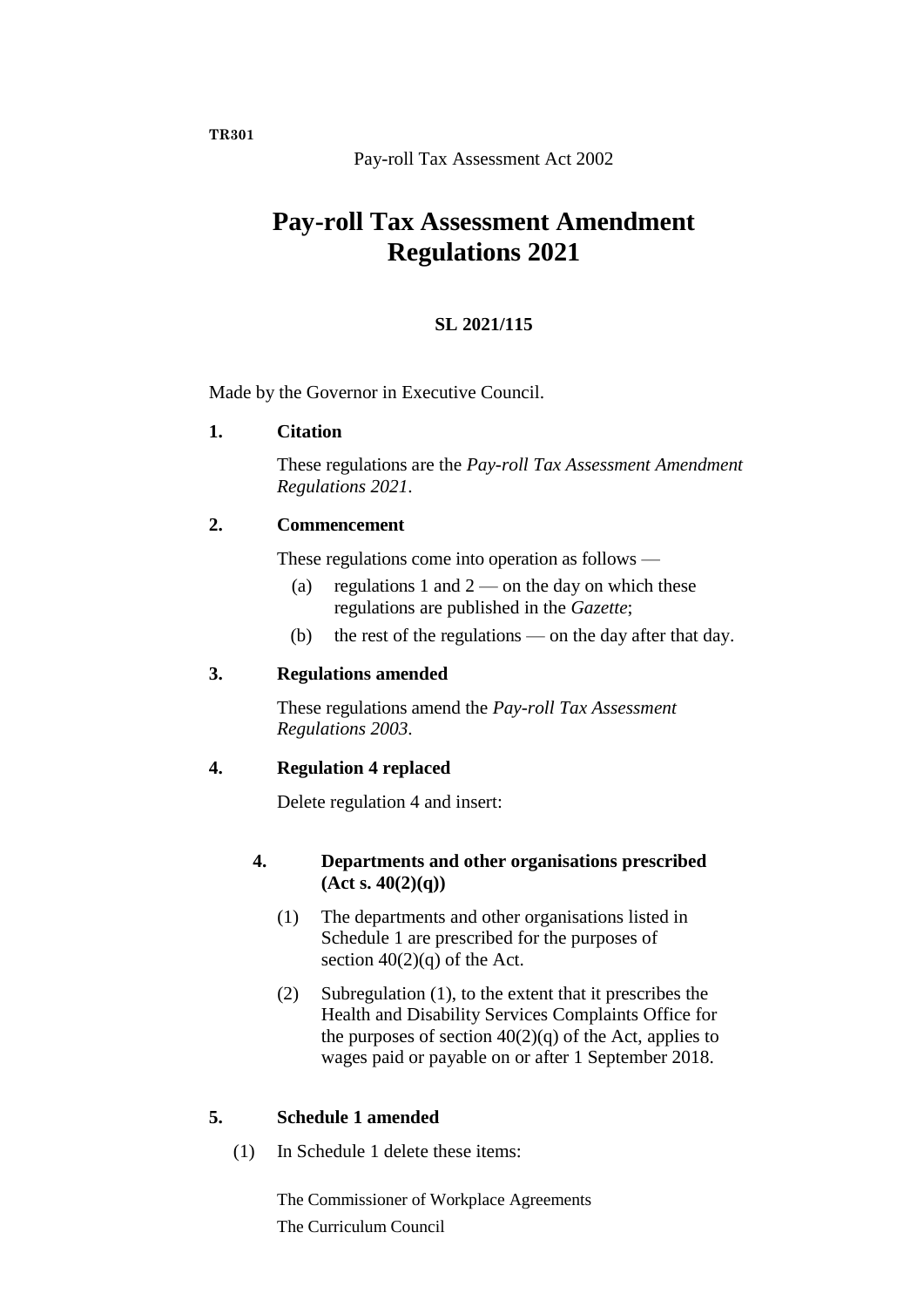The Department of Agriculture and Food The Department of the Attorney General The Department for Community Development The Department of Consumer and Employment Protection The Department of Corrective Services The Department of Culture and the Arts The Department of Education and Training The Department of Education Services The Department of Environment and Conservation The Department of Fisheries The Department of Indigenous Affairs The Department of Local Government and Regional Development The Department of Industry and Resources The Department for Planning and Infrastructure The Department of Racing, Gaming and Liquor The Department of Sport and Recreation The Department of Treasury and Finance The Department of Water The Disability Services Commission The Office of Energy The Office of Water Regulation The Recreation Camps and Reserves Board The Water and Rivers Commission

(2) In Schedule 1 insert in alphabetical order:

The Department of Biodiversity, Conservation and Attractions The Department of Communities The Department of Education The Department of Finance The Department of Jobs, Tourism, Science and Innovation The Department of Justice The Department of Local Government, Sport and Cultural Industries The Department of Mines, Industry Regulation and Safety The Department of Planning, Lands and Heritage The Department of Primary Industries and Regional Development The Department of Treasury The Department of Water and Environmental Regulation The Health and Disability Services Complaints Office